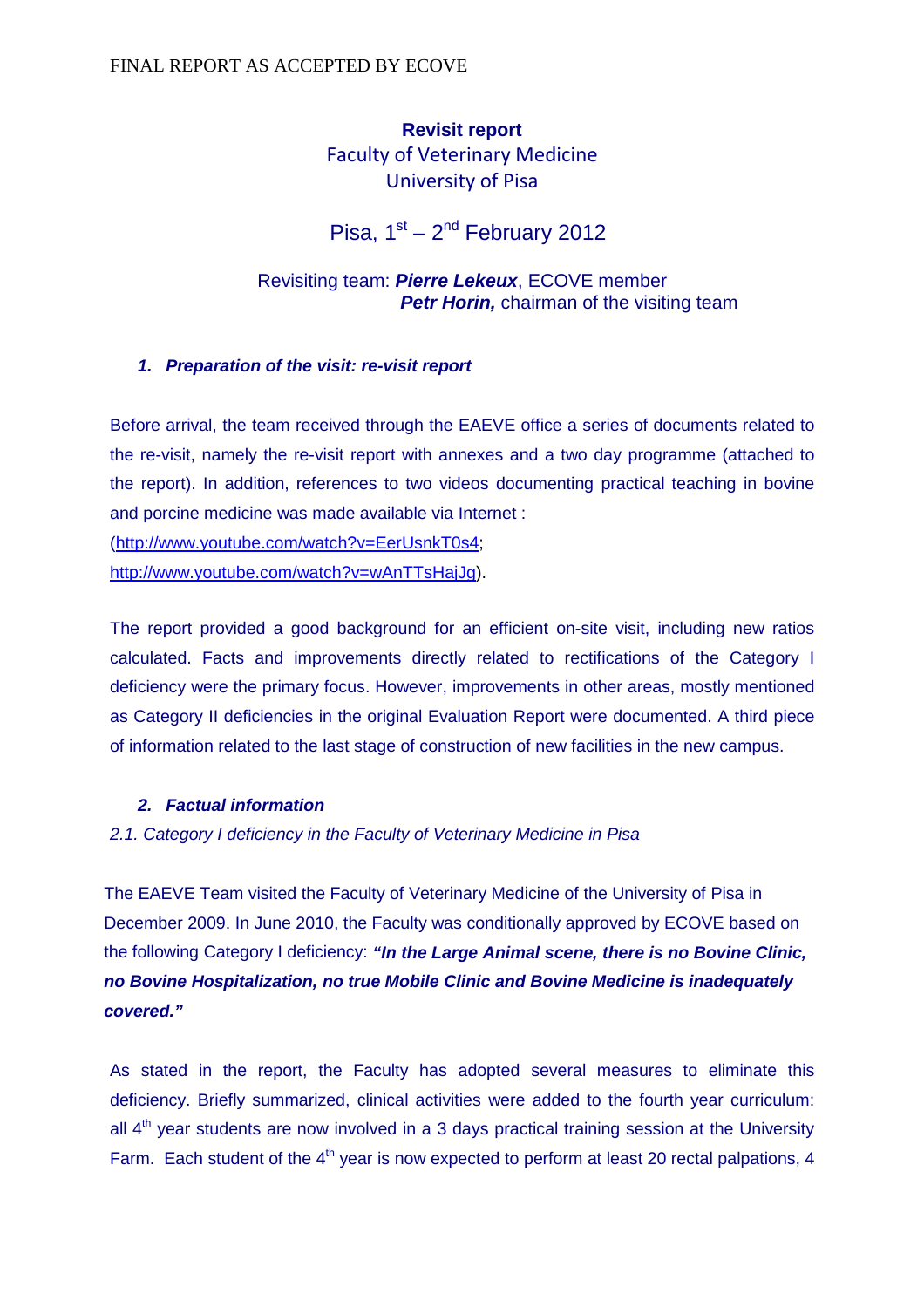#### FINAL REPORT AS ACCEPTED BY ECOVE

AI attempts and general clinical examination in bovine at the University Farm, before starting the Mobile Clinic program scheduled for the  $5<sup>th</sup>$  year. Students spend one week participating in the management of clinical cases at the farm. Sheep and goat farms are also visited to integrate the Small ruminant Clinic. A Mobile Clinic daily logbook has been adopted so the activity of each student can be monitored. In addition, a Swine Mobile Clinic was also developed. Two practitioners were hired as teachers guaranteeing these activities.

"Hands-on" activities increased. Practical activities represent now > 30% in the first three years of the curriculum and ≥ 50% for the final two years. This is documented by changes of the corresponding ratios: R6 increased from 0.43 in 2009 to the current value 0.74 and R7 decreased from 2.7 in 2009 to the current value of 1.7.

#### 2.2. Further improvements documented by the report

Changes in further 12 areas since the 2009 visitation were documented following the structure of the 2009 Evaluation Report (see attachments). Among them, Item 13 was judged as an extremely important aspect of the EAEVE re-visit for the future of the Faculty, based on the ER statement:

The Team indicated that it could not emphasize enough how urgent the recommencement and realization of the Stage 3 Project at San Piero a Grado is for maintaining the critical mass and development of the Veterinary Faculty at the University of Pisa."

The original 32 million Euro project has been thoroughly revised. However, in July 2011, this new project has been approved by the Faculty Council, now awaiting the definitive answer by the Rector of the University of Pisa who formally expressed willingness to speed up the procedures, despite the economic difficulties of the present political moment. Taken into account the importance for the Faculty and the sustainability of the changes made in the Faculty, meeting with the Rector and Vice-Rectors was included into the programme of the re-visit.

#### **3. Comments by the team**

- The team appreciated a comprehensive and focused approach of the Faculty aiming not only to eliminate the Category I deficiency but to take this opportunity for improving in other areas. The Faculty used the 2009 ER as a real feedback tool.

- The revisit report was well prepared, informative and well illustrated.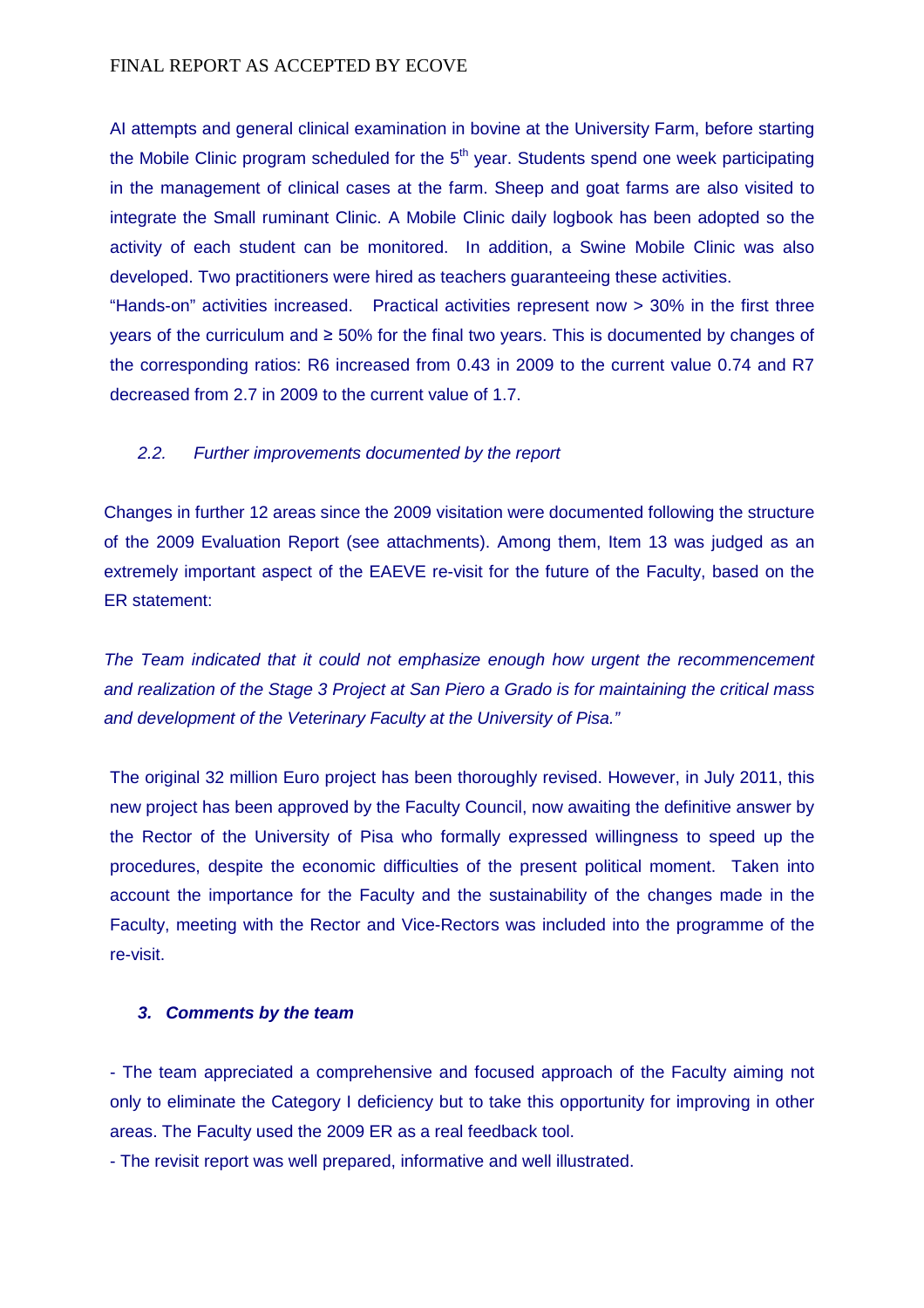- Due to a collective effort to correct the Category I deficiency, the areas of bovine and swine medicine have developed since the 2009 visit in terms of curricular changes, practical teaching and individual hands-on experience.

- During the on-site visit, the bovine mobile clinic in action in one huge dairy farm was demonstrated. "Hands-on" experience (2 students with 2 vets) was clearly available. This fact was also approved by students during a meeting with them. Based on the on-site visit, the team is convinced that the system was really implemented into teaching and not only for the purposes of the re-visit. New staff were hired.

- Meetings with staff and students confirmed the first-visit finding that for this faculty, very good relationships between teachers, students and the leadership of faculty are a typical feature. The meetings also showed that staff are highly motivated to improve and that the changes depicted in the report are considered as a matter of the entire faculty.

- During the meeting with the Vice-Rectors (the Rector was eventually busy), the team was informed that the Stage 3 Project at San Piero a Grado is prepared for financing with full support of the University. The Vice-Rector responsible for financial affairs assured the team that, based on the budget anticipated for future years, all the changes made and/or previewed by the Faculty of Veterinary Medicine, are sustainable in a long-term perspective. In addition, the University confirmed that a reduction of the number of students envisaged by the Faculty will also supported. The team expressed the opinion that this will contribute to the quality of practical teaching, especially in the clinics.

- The team recommended to the Faculty and to the University to optimize the project in terms of better logistics and biosecurity.

- Large improvements of other minor deficiencies were observed. All of them contributed to a better level of veterinary teaching in Pisa, including curricular as well as safety and biosecurity issues.

#### **4. Conclusions and suggestions for ECOVE**

- The team expresses the opinion that the Faculty of Veterinary Medicine in Pisa has corrected all aspects of the Category I deficiency. The revisit report is in full agreement with what the team has seen and listen.
- The university authorities act in full in agreement with the faculty. The University is financially healthy, warranting the sustainability of the improvements and plan new investments for the FVM